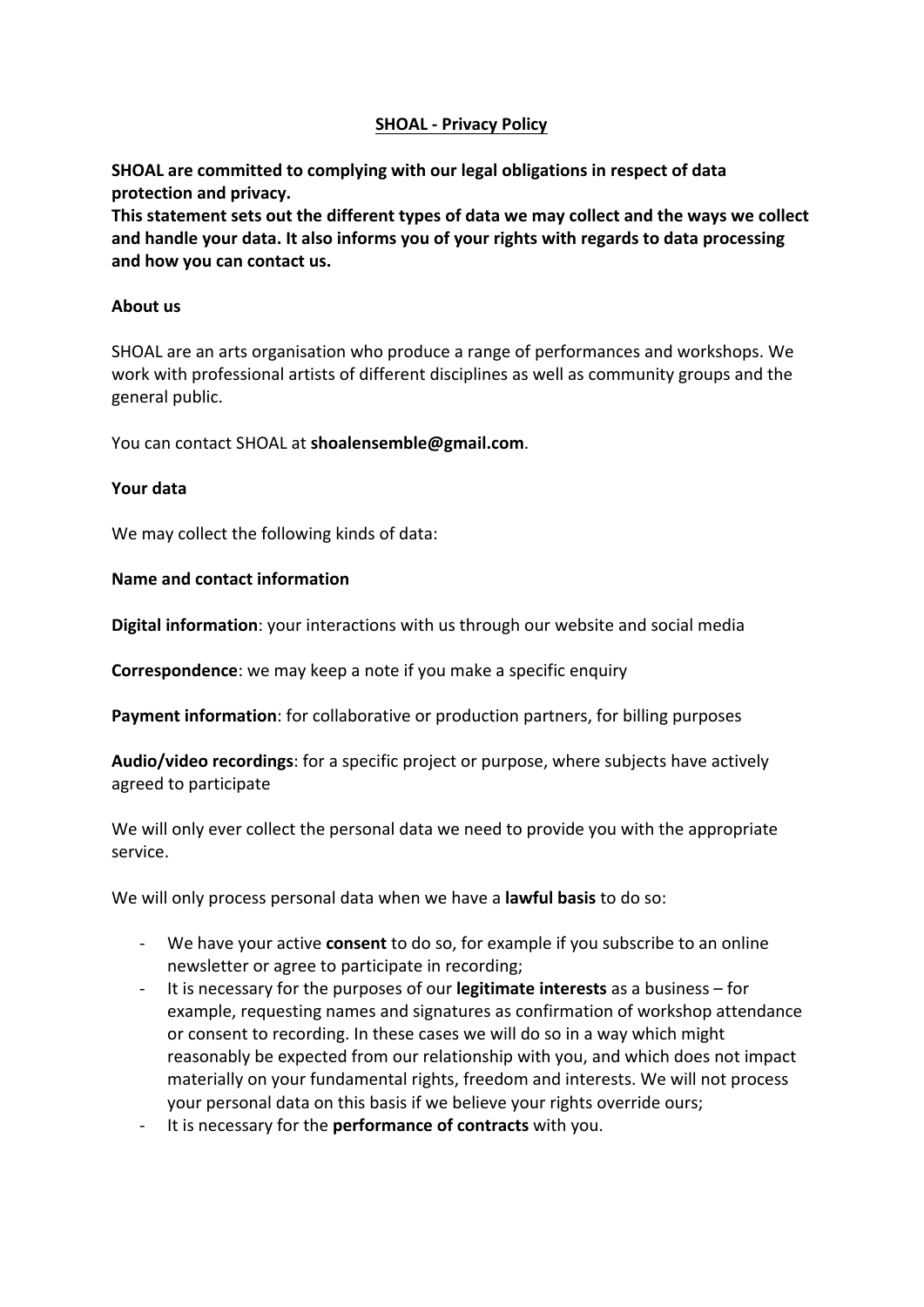## How long will we keep your data?

We will only keep personal data for as long as is necessary to provide our services, or for as long as we reasonably need to keep the information for the lawful business purposes or to comply with a statutory or other legal requirement.

#### **Data security**

We will take appropriate technical and organisational measures to protect the personal data we transmit, store or otherwise process against accidental or unlawful destruction, loss, alteration or unauthorised disclosure or access. Our computers and mobile devices are password protected.

#### Your rights

You may at any time contact us to request access to the information that we hold about you, to request an alteration or to withdraw any specific consent to use your personal data that you have previously given us. Our email is shoalensemble@gmail.com.

#### **Complaints**

If you are unhappy with the way we process your personal data, please contact us using the information provided below. You also have the right to lodge a complaint with the Information Commissioner's Office (ICO):

Information Commissioner's Office, Wycliffe House, Water Lane, Wilmslow, Cheshire, SK9 5AF; Tel: 0303 123 1113 or 01625 545 745 https://ico.org.uk/global/contact-us/

## **Updates to this statement**

We may change this privacy statement from time to time. We will post updates to this privacy statement on our website, and where appropriate, we may notify you by post or email. Please check our website to stay up to date.